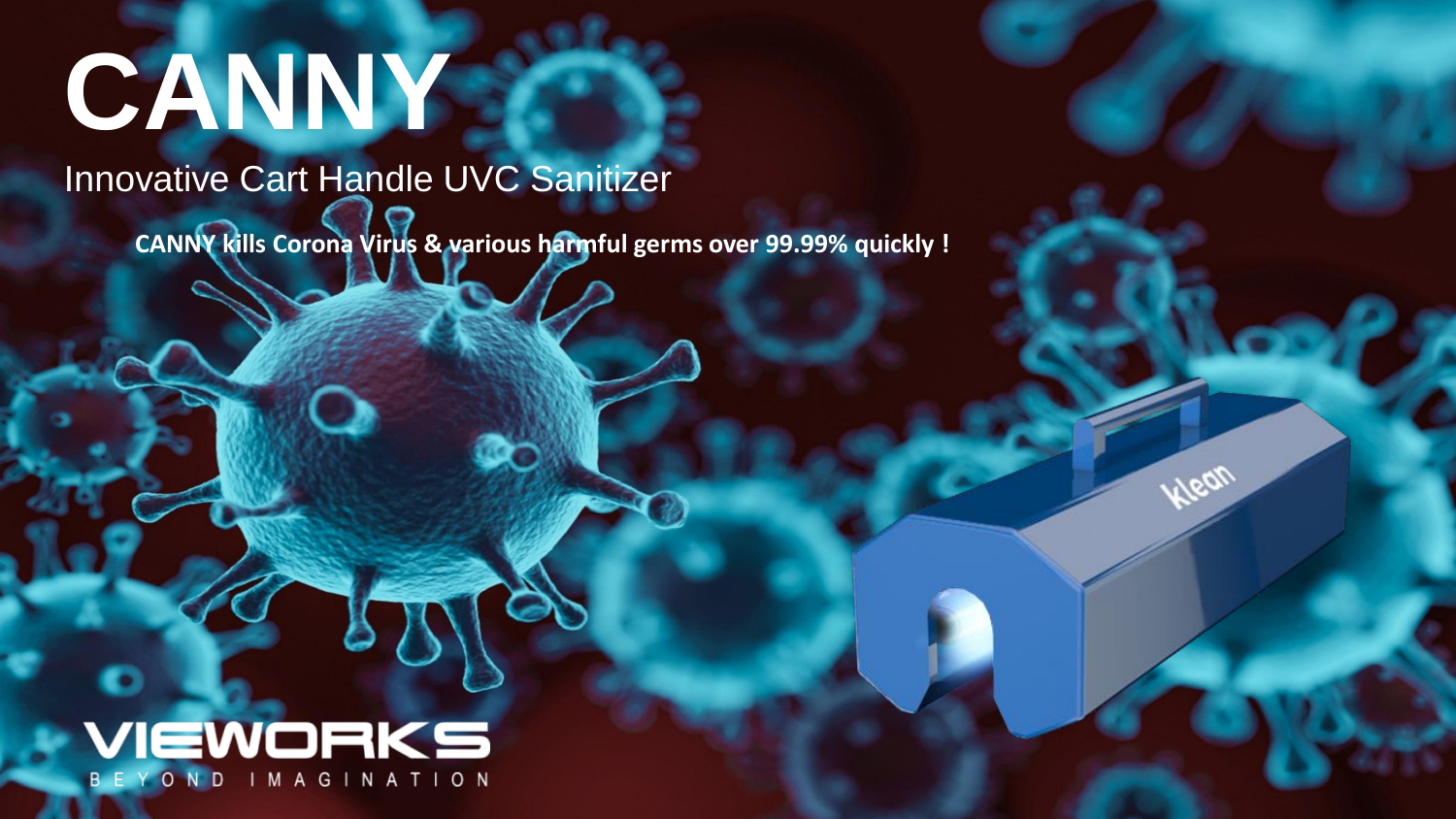## **CANNY**

CANNY kills Corona Virus & all other harmful germs over 99.99% instantly !

Cart handle is critical point to have to sanitize first perfectly !

Sanitize cart handle without alcohol or any chemical liquid perfectly quickly !



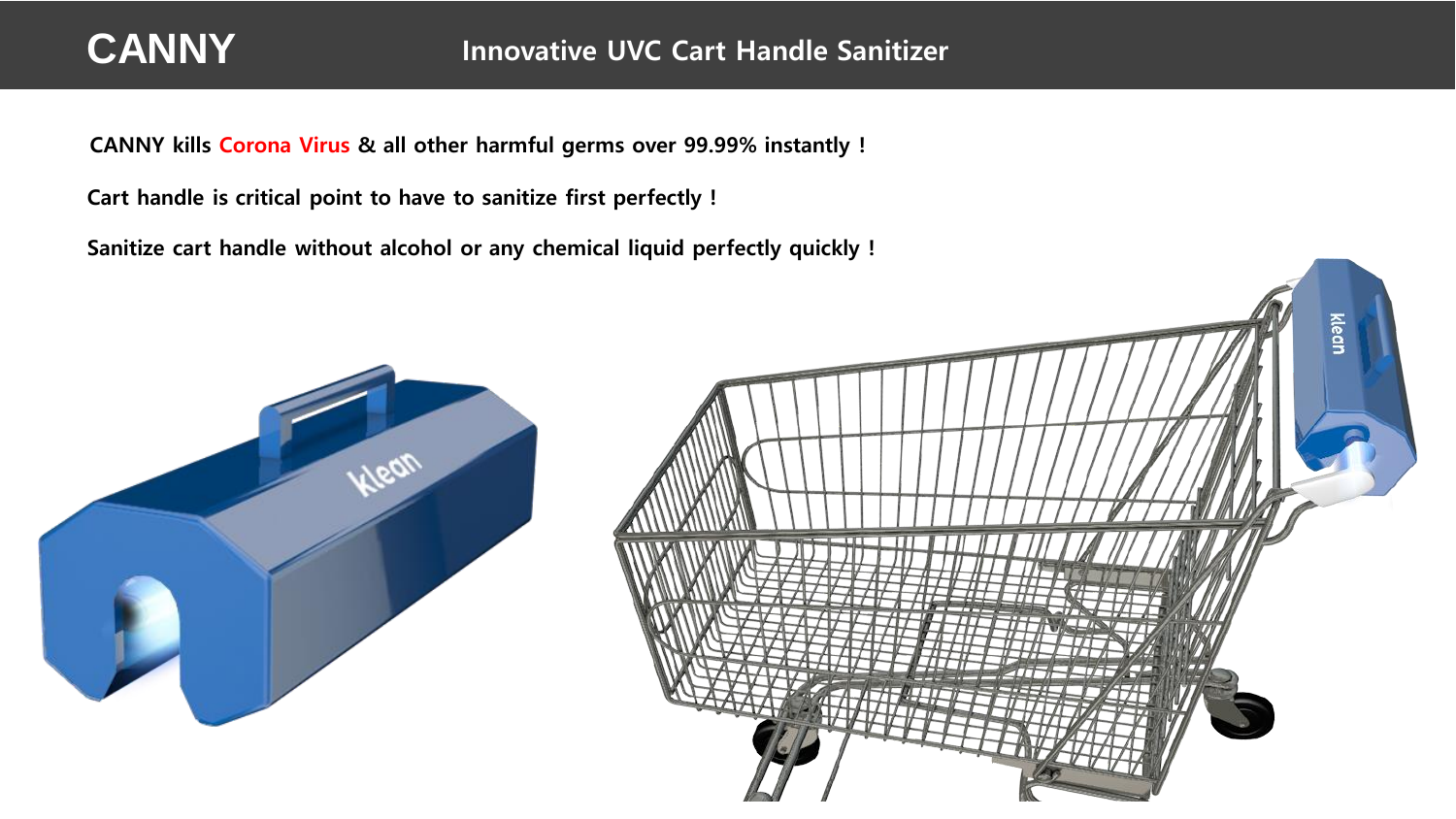#### Show high tech sanitizing solution CANNY to your clients !

### What is CANNY?

CANNY is Innovative UVC Light Cart Handle Sanitizer. CANNY kills Corona Virus & all other harmful germs over 99.99% instantly safely without alcohol or any chemical liquid. CANNY secured perfect effectiveness by test reports leading test lab LEI (Killed Corona virus over 99.99%), MICROCHEM in USA, NCS (North Carolina States) University and KTR (Korea government authorities).

#### How to use CANNY ?

Very simple User Friendly. Simply put CANNY in cart handle and scan. That's it !

#### What are advantages ?

CANNY lights kill Corona Virus & all other harmful germs over 99.9% instantly. Just scan.

Cordless by lithium ion rechargeable battery. User friendly convenience.

CANNY sanitizes cart handle (whole surface of handle including handle bottom) perfectly instantly.

Received formal test report to **kill Corona virus over 99.99%** and also all other harmful germs over 99.99% from leading test laboratory Microchem in USA, LEI, KTR in Korea.

ROI by saving alcohol or other chemical liquid cost.

UV-C powerful sterilization technology. Eco environmental friendly without chemical liquid use.

Long life span of lamp 10,000 hours.

Healthcare for clients. Clean good image for your brand and store.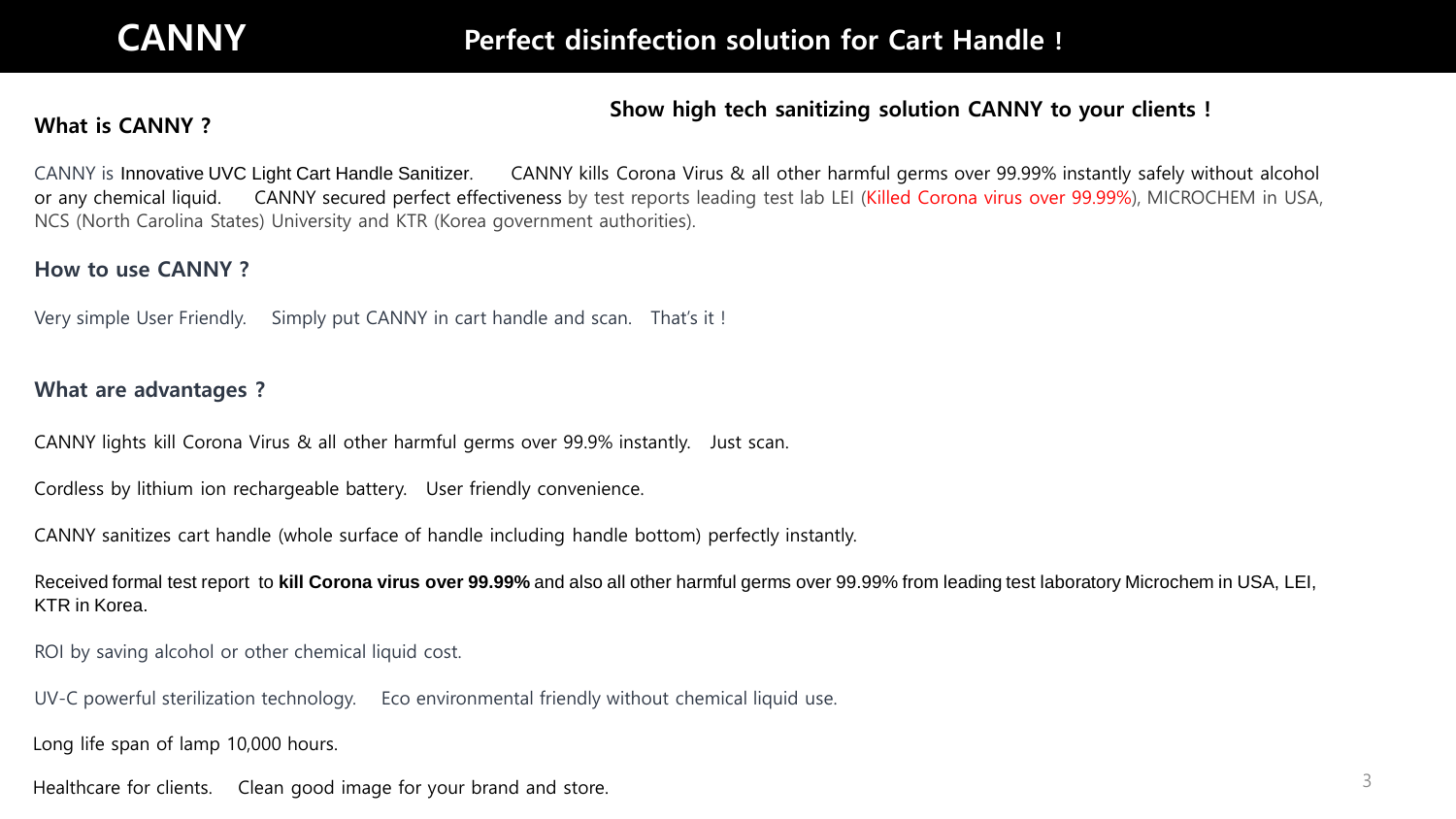## **CANNY** SPECIFICATION

|  | <b>Sanitizer</b>               | Sanitization technology    | UV Ray C                                                  |
|--|--------------------------------|----------------------------|-----------------------------------------------------------|
|  |                                | Sanitization Effectiveness | Kill all harmful germs including Corona virus over 99.99% |
|  |                                | Wave length                | 253.7nm                                                   |
|  |                                | UV Ray output              | 20 <sub>mw</sub>                                          |
|  |                                | Sanitizing time            | Instantly (Scanning) about 5 seconds                      |
|  |                                | Power consumption          | 32W                                                       |
|  |                                | Life span of UV lamp       | 10,000 hours                                              |
|  |                                |                            |                                                           |
|  |                                | Chassis Dimension          | L 350mm (13.8") x H 110mm (4.3") x D 90mm (3.5")          |
|  |                                |                            |                                                           |
|  |                                |                            |                                                           |
|  | Rechargeable<br><b>Battery</b> | Material                   | Lithium Ion                                               |
|  |                                | Voltage / Amp              | 30V / 3.3A                                                |
|  |                                | Recharge time              | 3 hours                                                   |
|  |                                | Running time               | 3 hours                                                   |
|  |                                |                            |                                                           |